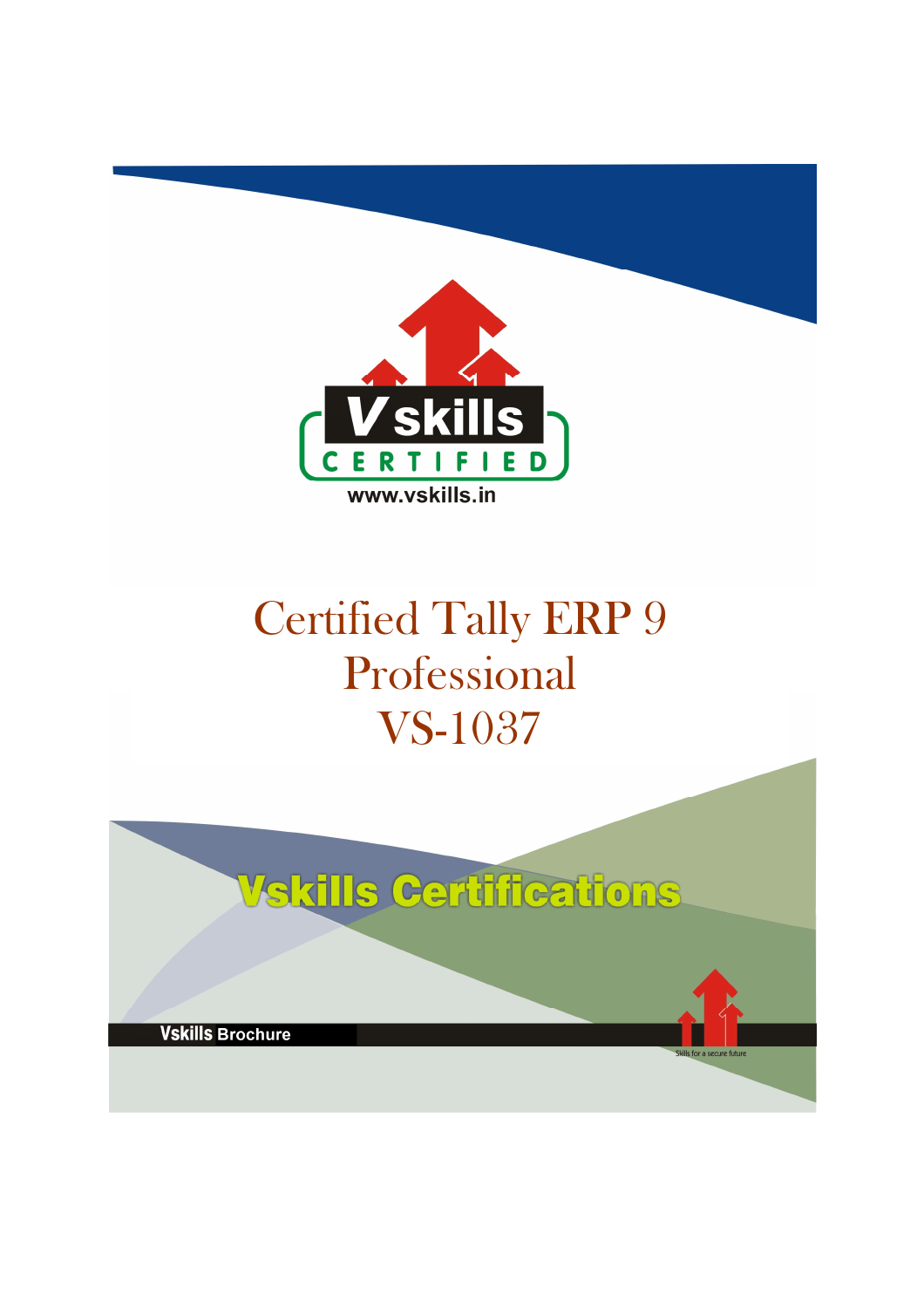# Certified Tally ERP 9 Professional

## Certification Code VS-1037

In a fast growing competitive environment there is a dearth of skilled professionals possessing the requisite skills to cater to the complex business accounting requirement. Tally ERP 9 is one of the most powerful Multi-Lingual Integrated Business Accounting software used by all accounting professionals to ensure performance accuracy.

## Why should one take this certification?

The Certification focuses on imparting a clear understanding of accounting knowledge and practical aspects of accounting to the candidate. Also the certification provides a visible recognition for this knowledge and gives a chance to assess their skills.

## Who will benefit from taking this certification?

Candidates looking to find employment in the field of accounting, accountants in companies who wish to test their skills set, small and medium enterprise proprietors who want to understand the accounting software and get recognition of their skills set.

## Test Details:

- Duration:  $60$  minutes
- **No. of questions:**  $50$
- **Maximum marks:** 50, Passing marks:  $25$  (50%); There is no negative marking in this module.

## Fee Structure:

Rs. 3,499/- (Excludes taxes)\*

\*Fees may change without prior notice, please refer http://www.vskills.in for updated fees

## Companies that hire Vskills Certified Tally ERP 9 Professional

Vskills Certified tally professional can find employment in all kind of companies, big or small, since maintaining accounts is a crucial part of any organization. Many companies contact us on a regular basis, and we forward them a list of our certified candidates, and the candidates are highly in demand.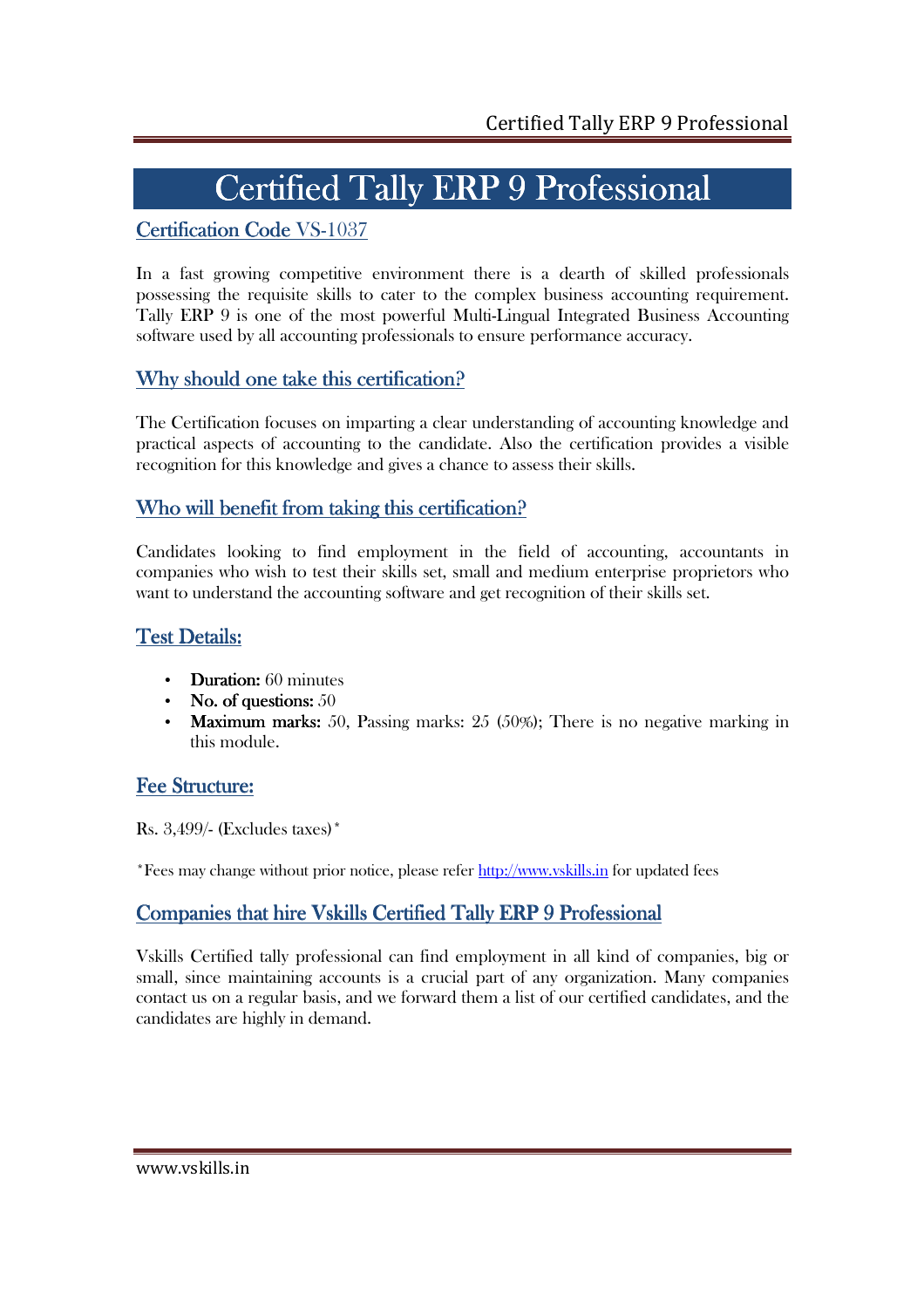# **Table of Content**

## 1. Introduction to Tally.ERP 9

- 1.1 Features of Tally
- 1.2 Enhancement in Tally.ERP 9
- 1.3 Installation Procedure of Tally.ERP 9
- 1.4 Tally.ERP 9 Screen Components
- 1.5 Creating a Company

## 2. Stock and Godwon in Tally

- 2.1 Stock Groups
- 2.2 Stock Categories
- 2.3 Stock Items
- 2.4 Units of Measure
- 2.5 Godowns

## 3. Groups, Ledgers, Vouchers and Orders

- 3.1 Introducing Groups
- 3.2 Introducing Ledgers
- 3.3 Introducing Vouchers
- 3.4 Introducing Purchase Orders
- 3.5 Introducing a Sales Order
- 3.6 Introducing Invoices

## 4. Reports in Tally.ERP 9

- 4.1 Working with Balance Sheet
- 4.2 Working with Profit & Loss A/c Report
- 4.3 Working with Stock Summary Report
- 4.4 Understanding Ratio Analysis
- 4.5 Working with Trial Balance Report
- 4.6 Working with Day Book Report

## 5. Payroll

- 5.1 Exploring Payroll in Tally.ERP 9
- 5.2 Working with Payroll Vouchers
- 5.3 Payroll Reports
- 5.4 Describing Salary Disbursement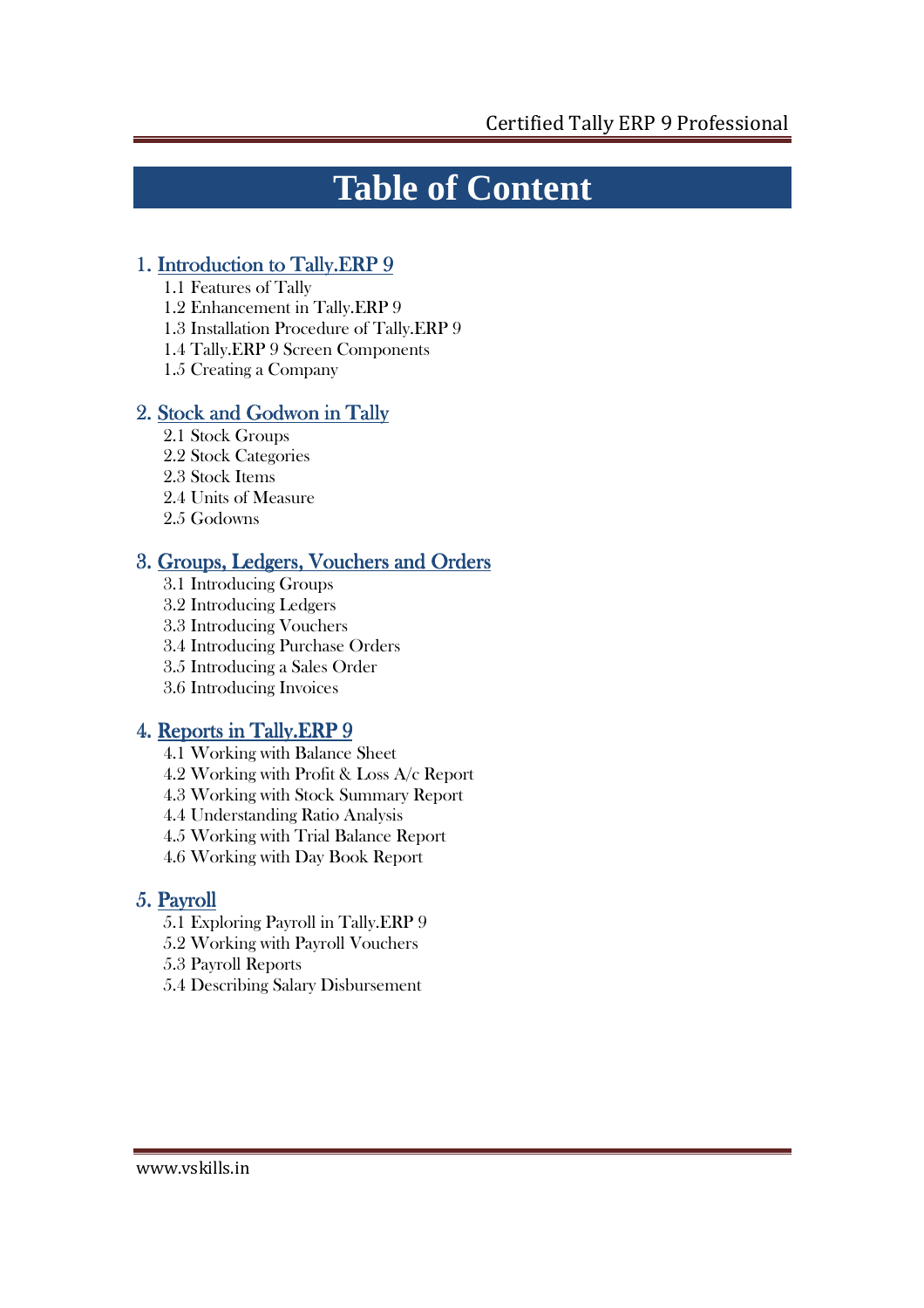## 6. Taxation

6.1 Statutory & Taxation Features 6.2 Tax Deducted at Source in Tally.ERP 9 6.3 Create a Tax Ledger 6.4 TDS Vouchers 6.5 Tax Collected at Source in Tally.ERP 9 6.6 VAT (Value Added Tax) 6.7 Creating Masters for VAT 6.8 VAT Vouchers & Invoices 6.9 VAT Reports 6.10 Central Sales Tax (CST) 6.11 Service Tax

## 7. Back & Restore in Tally.ERP 9

7.1 Taking Backup in Tally.ERP 9 7.2 Restoring Data in Tally. ERP 9 7.3 Using Elmail in Tally.ERP 9 7.4 Restoring Data from Tally 7.2

## 8. Tally.NET in Tally.ERP 9

- 8.1 Configuring the Tally.NET Feature
- 8.2 Assigning Security Levels
- 8.3 Connecting a Company to the Tally.NET Server
- 8.4 Logging as a Remote User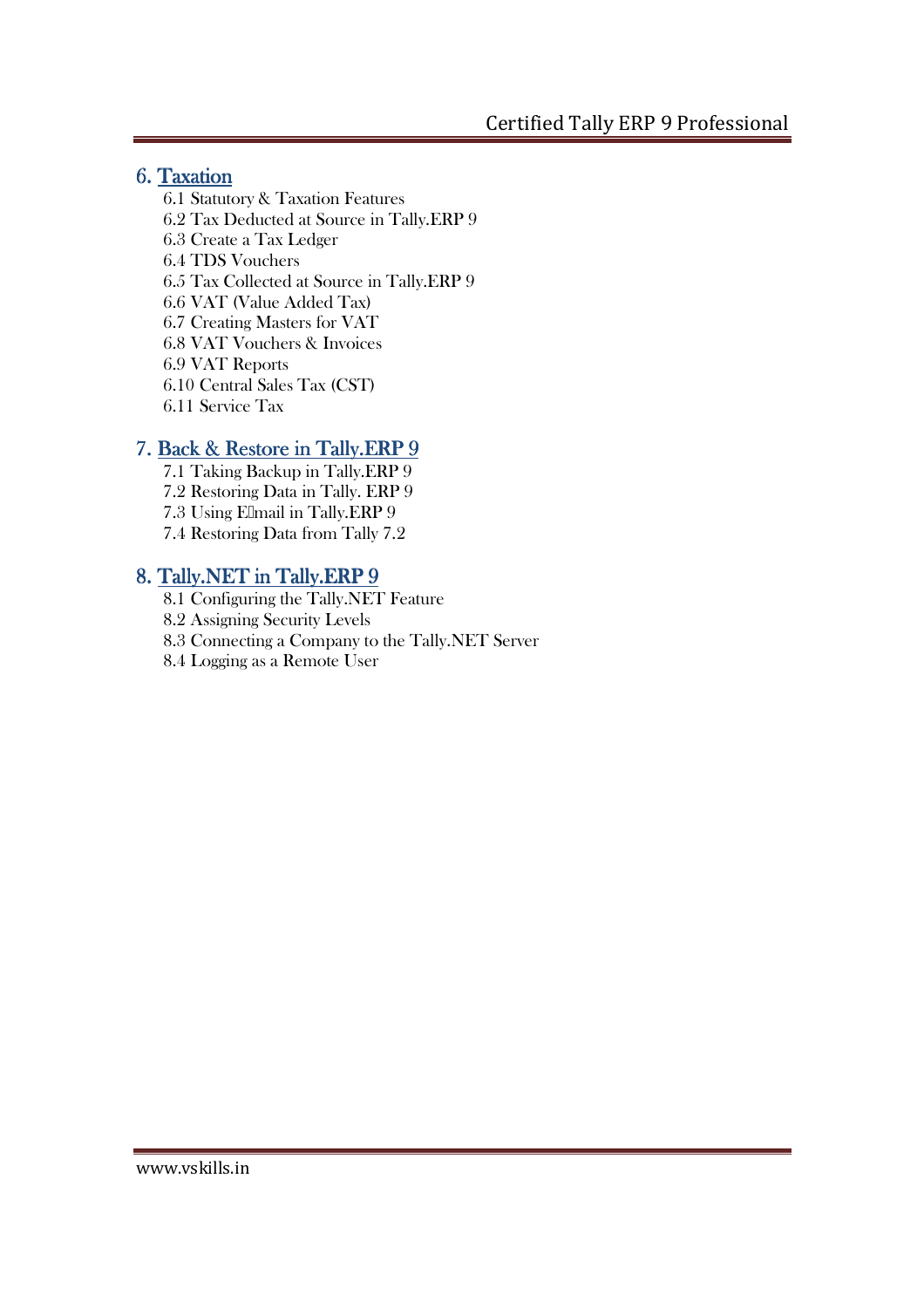## **Sample Questions**

## 1. Cash ledger is grouped under  $\frac{1}{\sqrt{1-\frac{1}{n}}}$

- a) Multi
- b) Duplicate
- c) User defined
- d) Pre-defined

2. The user cab step back to higher level by pressing \_\_\_\_\_\_\_\_\_\_\_\_.

- a) F4
- b) Alt
- c) Esc
- d) Del

## 3. The short cut key for purchase voucher \_\_\_\_\_\_\_\_\_\_\_\_\_.

- a) F9 b)  $Alt + V$ c) F6
- d)  $Alt + shift$

## 4. The short cut key for sales voucher short voucher\_\_\_\_\_\_\_\_\_\_\_\_\_\_. \_\_\_\_\_\_\_\_\_\_\_\_\_\_.\_\_\_\_\_\_\_\_\_\_\_\_\_\_.

a) F7 b)  $Alt + G$ c) F8 d) Ctrl + Shift

## 5. Which short cut key is used to display journal entry?

a) F7 b)  $Alt + V$ c)  $Alt + G$ d) Ctrl + Alt

**Answers: 1. (D), 2(D), 3. (A) 4. (C), 5. (A)**